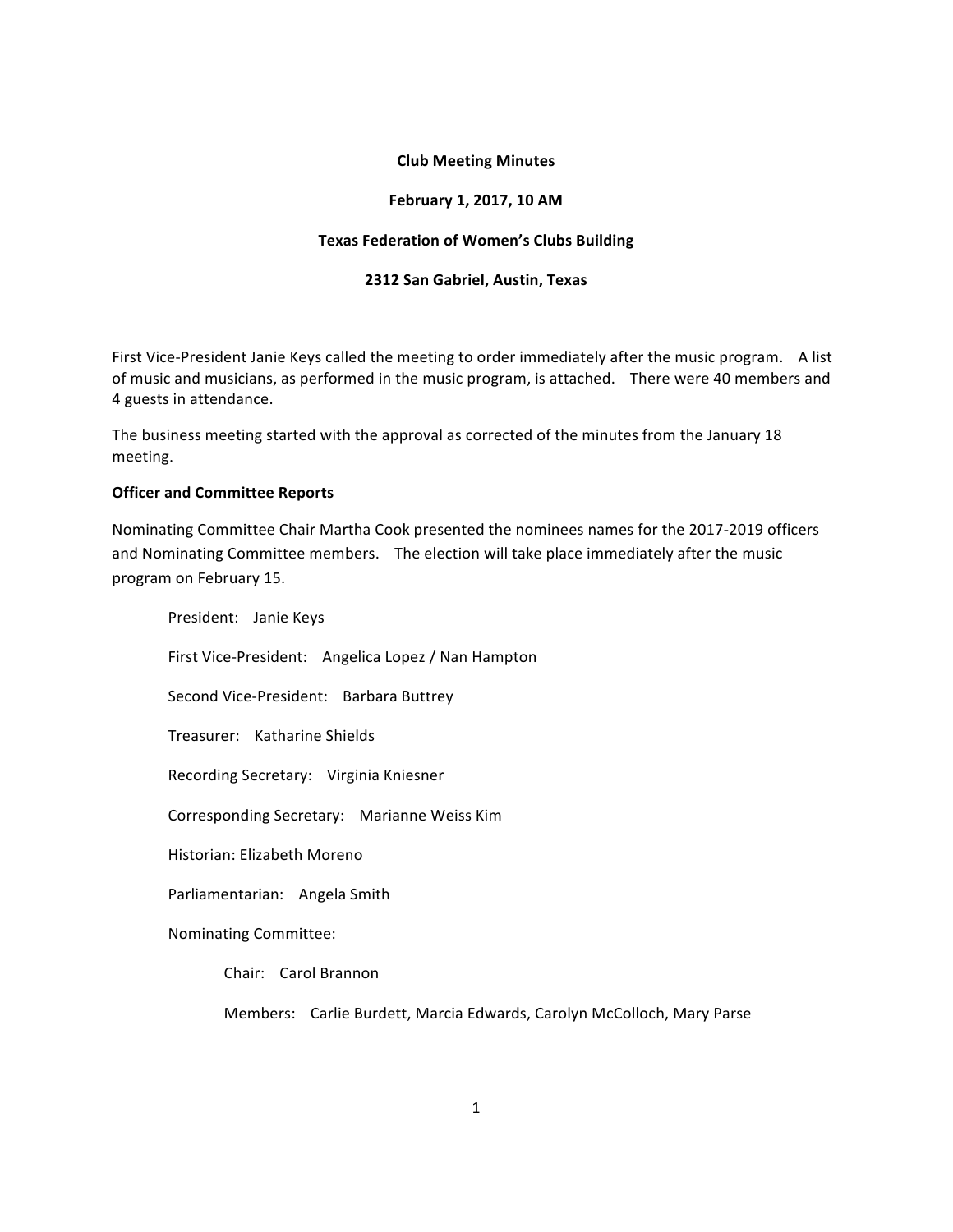Membership Committee Chair Suzy Gallagher reported Elisa Ragland and Tim Woolsley as official new members. 

First Vice-President Janie Keys took up the business of electing Angela Smith as the new Parliamentarian. Gloria Hooper has resigned, and is moving out of town. Angela Smith was presented as a nominee for the Parliamentarian position at the January 18 meeting. The February 1 election was announced at the January 18 meeting. There were no additional nominees from the floor at either meeting. Angela was elected by acclamation.

# **Announcements**

Orientation Committee Chair Maxine Gomes announced the New Member Orientation will take place at 11:30 a.m. after the February 15 program and meeting. If you have never attended the New Member Orientation, and would like to attend, please let Maxine know. Old members are always welcome.

The meeting adjourned at 11:30 a.m.

Submitted by: Virginia Kniesner, Recording Secretary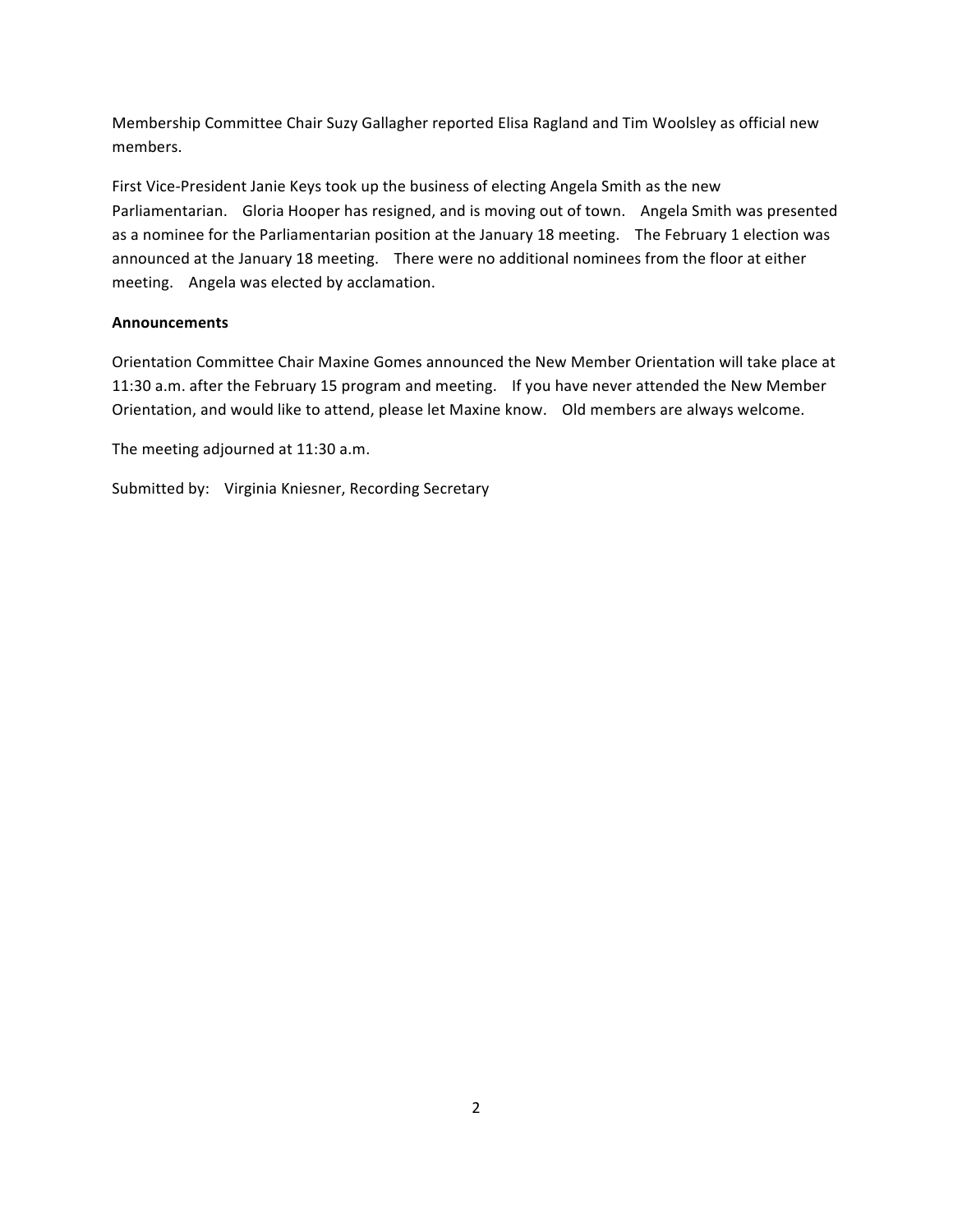# **Musical Melange**

### **February 1, 2017**

| Virginia Raleigh |
|------------------|
|                  |

Collect Leader: Janie Keys

Together We Sing: **Daisy Bell** (A Bicycle Built for Two) (p. 28) Katharine Shields, leader Mary Parse, piano

# **Program**

Book Presentation: Jump for Joy: Jazz and Black Culture in 1930s America

Gena Tabery, author

Wayfaring Stranger

The Riddle Song

Lass from the Low Country and the Low Country and Lass from the Low Country and Lass from the Low Country and L

Darling Nelly Gray **Benjamin R. Hanby** (1833-1867)

Charles Palmer, baritone

Kathryn Govier, piano

Polonaise, Op. 26, No. 2 **Department Control** Frederic Chopin (1810-1849)

Phyllis Noonan, piano